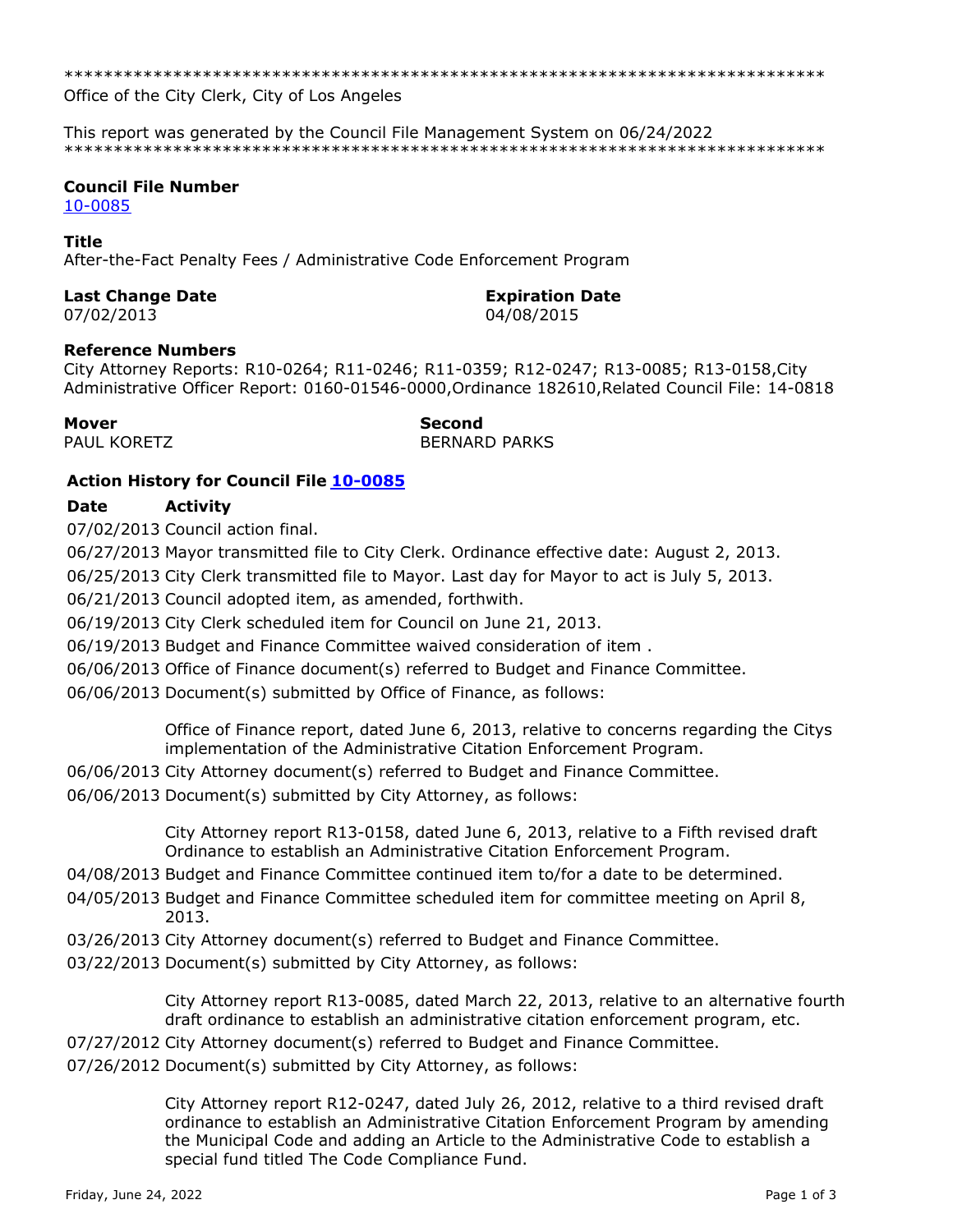- 10/05/2011 Council document(s) referred to Budget and Finance Committee.
- 10/03/2011 Budget and Finance Committee continued item to/for 30 days.
- 10/03/2011 City Attorney document(s) referred to Budget and Finance Committee.
- 10/03/2011 Document(s) submitted by City Attorney, as follows:

City Attorney report R11-0359, dated October 3, 2011, relative to a second revised draft ordinance to establish an Administrative Citation Enforcement Program by amending the Los Angeles Municipal Code and adding the Los Angeles Administrative Code to establish a special fund titled The Code Compliance Fund.

- 09/30/2011 City Clerk scheduled item for Council on October 5, 2011(Committee report to be submitted in Council).
- 09/30/2011 Budget and Finance Committee scheduled item for committee meeting on October 3, 2011.
- 09/26/2011 Chief Legislative Analyst document(s) referred to Budget and Finance Committee.
- 09/26/2011 Document(s) submitted by Chief Legislative Analyst, as follows:

Chief Legislative Analyst report, dated September 26, 2011, relative to an Administrative Code Enforcement (ACE) Pilot Program.

- 09/26/2011 Budget and Finance Committee continued item to/for October 3, 2011 .
- 09/23/2011 Budget and Finance Committee scheduled item for committee meeting on September 26, 2011.
- 06/28/2011 City Attorney document(s) referred to Budget and Finance Committee.
- 06/27/2011 Document(s) submitted by City Attorney, as follows:

City Attorney report R11-0246, dated June 27, 2011, relative to the revised draft ordinance to establish an Administrative Citation Enforcement Program by amending and adding to the Los Angeles Municipal Code; etc.

- 05/04/2011 Community Impact Statement submitted by Studio City Neighborhood Council.
- 04/11/2011 Budget and Finance Committee approved as amended .
- 04/08/2011 Budget and Finance Committee scheduled item for committee meeting on April 11, 2011.
- 03/08/2011 City Administrative Officer document(s) referred to Budget and Finance Committee.
- 03/08/2011 Document(s) submitted by City Administrative Officer, as follows:

City Administrative Officer report 0160-01546-0000, dated March 7, 2011, relative to the draft ordinance to establish an Administrative Citation Enforcement Program and creation of a Code Compliance Fund.

- 11/08/2010 Department of City Planning document(s) referred to Budget and Finance Committee.
- 11/05/2010 Document(s) submitted by Department of City Planning, as follows:

City Planning Department report, dated November 3, 2010, relative to budget related draft ordinance to establish an Administrative Citation Enforcement Program and Code Compliance Fund.

- 08/16/2010 Budget and Finance Committee continued item to/for a date to be determined with CAO to report back.
- 08/13/2010 Budget and Finance Committee scheduled item for committee meeting on August 16, 2010.
- 08/05/2010 City Attorney document(s) referred to Budget and Finance Committee.
- 08/02/2010 Document(s) submitted by City Attorney, as follows:

City Attorney report R10-0264, dated July 30, 2010, relative to budget related draft ordinance to establish an Administrative Citation Enforcement Program by amending the Los Angeles Municipal Code and Los Angeles Administrative Code to establish a special fund titled the Code Compliance Fund.